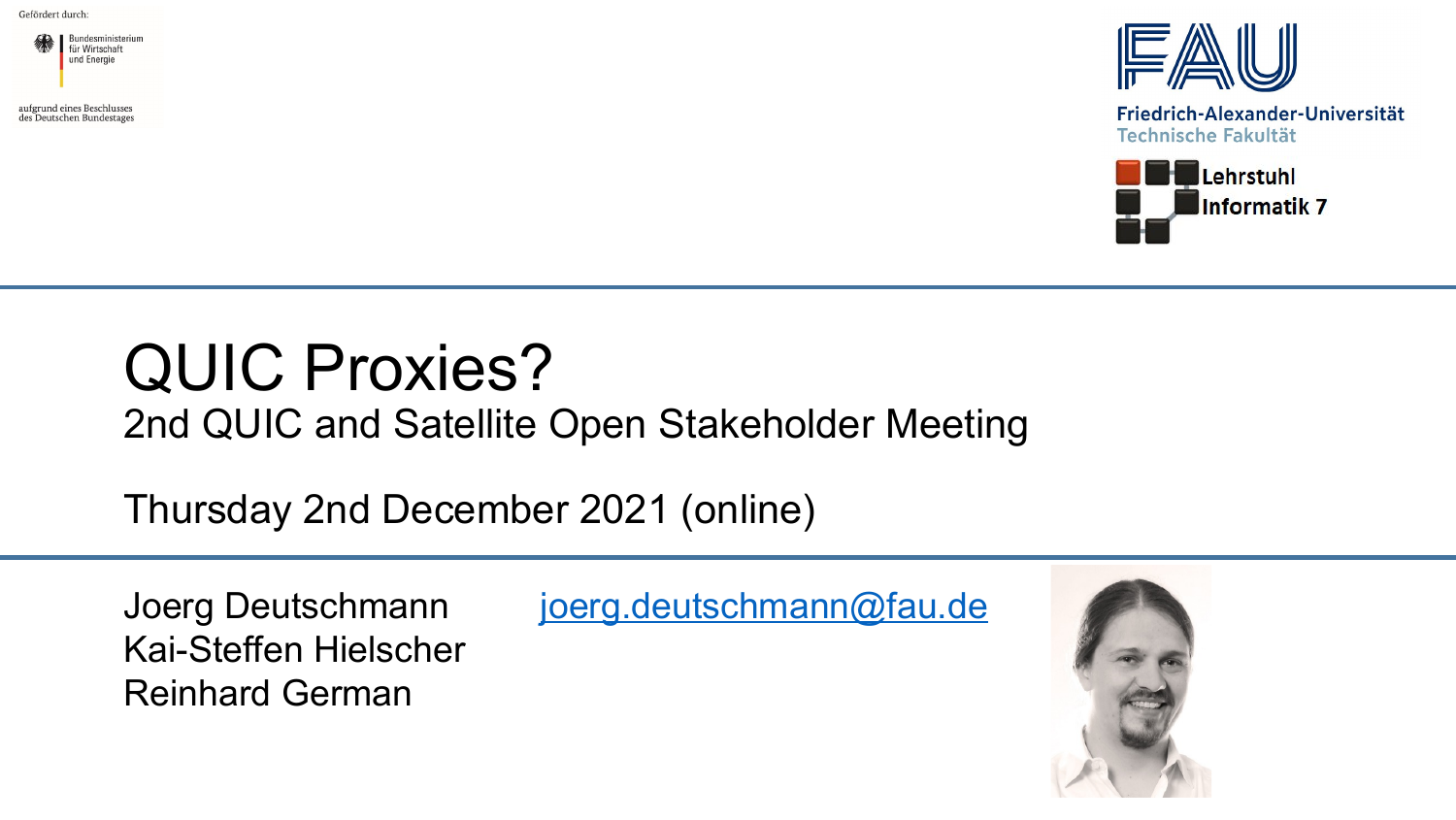## **QUIC proxies and MASQUE**

- Ongoing standardization of **explicit** QUIC proxies
	- <https://datatracker.ietf.org/wg/masque>



Adapted from https://datatracker.ietf.org/meeting/107/materials/ slides-107-masque-masque-master-slide-deck-02

- Benefit for high-latency satellite links?
	- Local loss recovery between Client and MASQUE Server (no performance evaluations yet)
	- But still end-to-end congestion control impacted by high latency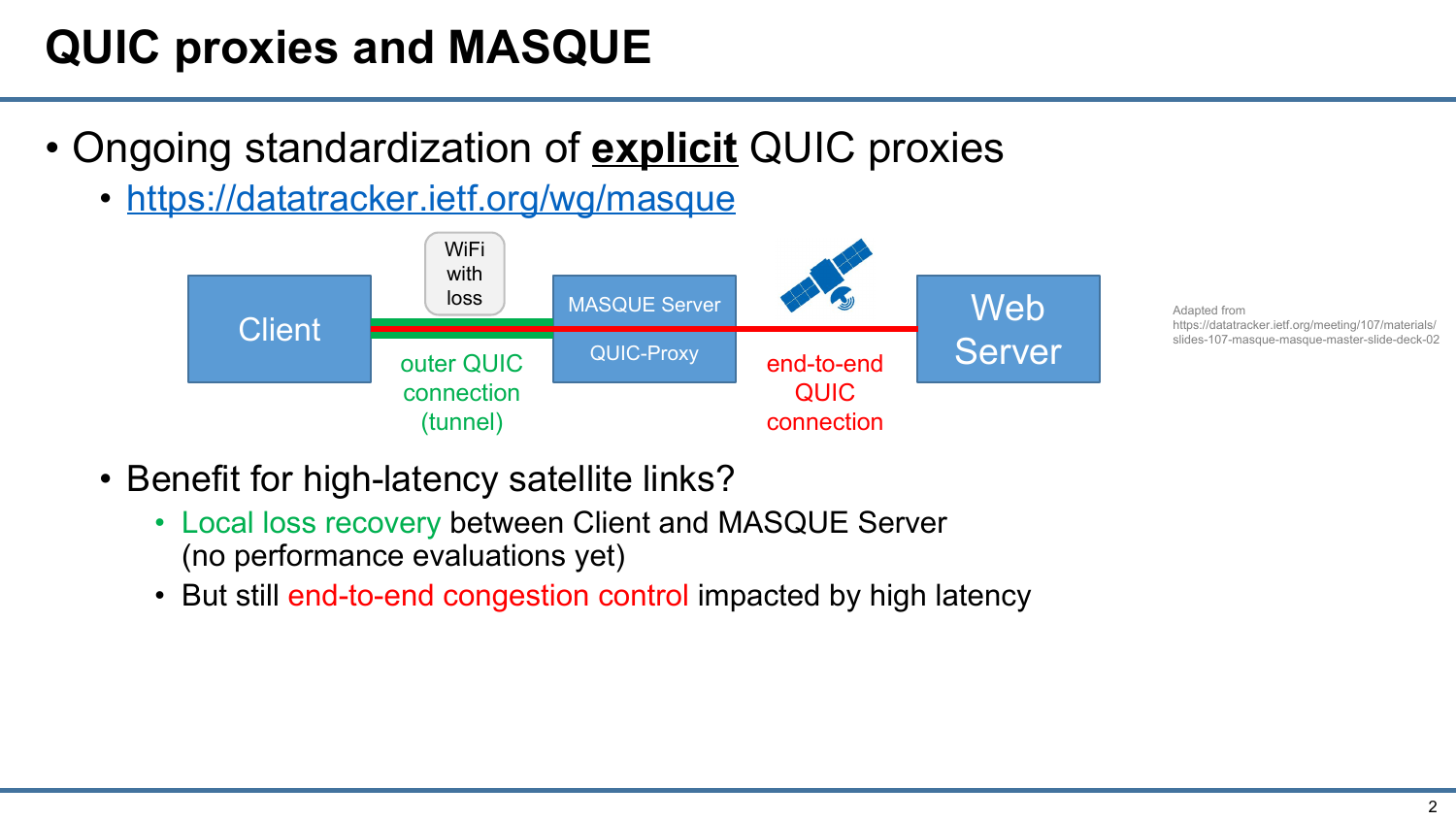## **QUIC proxies and MASQUE**

- A more radical approach?
	- *Path-wise congestion control* run congestion control only on outer tunnels



- See also *multi-domain congestion control* by Zsolt Krämer et al.
	- "Cooperative performance enhancement using QUIC tunneling in 5G cellular networks" (ANRW 2021)
	- "A Lightweight Performance Enhancing Proxy for Evolved Protocols and Networks" (CAMAD 2020)
	- "Towards Multi-Domain Congestion Control in Next-Generation Networks" (WCNC 2019)
- Feasability?
	- End-to-end connections without congestion control?